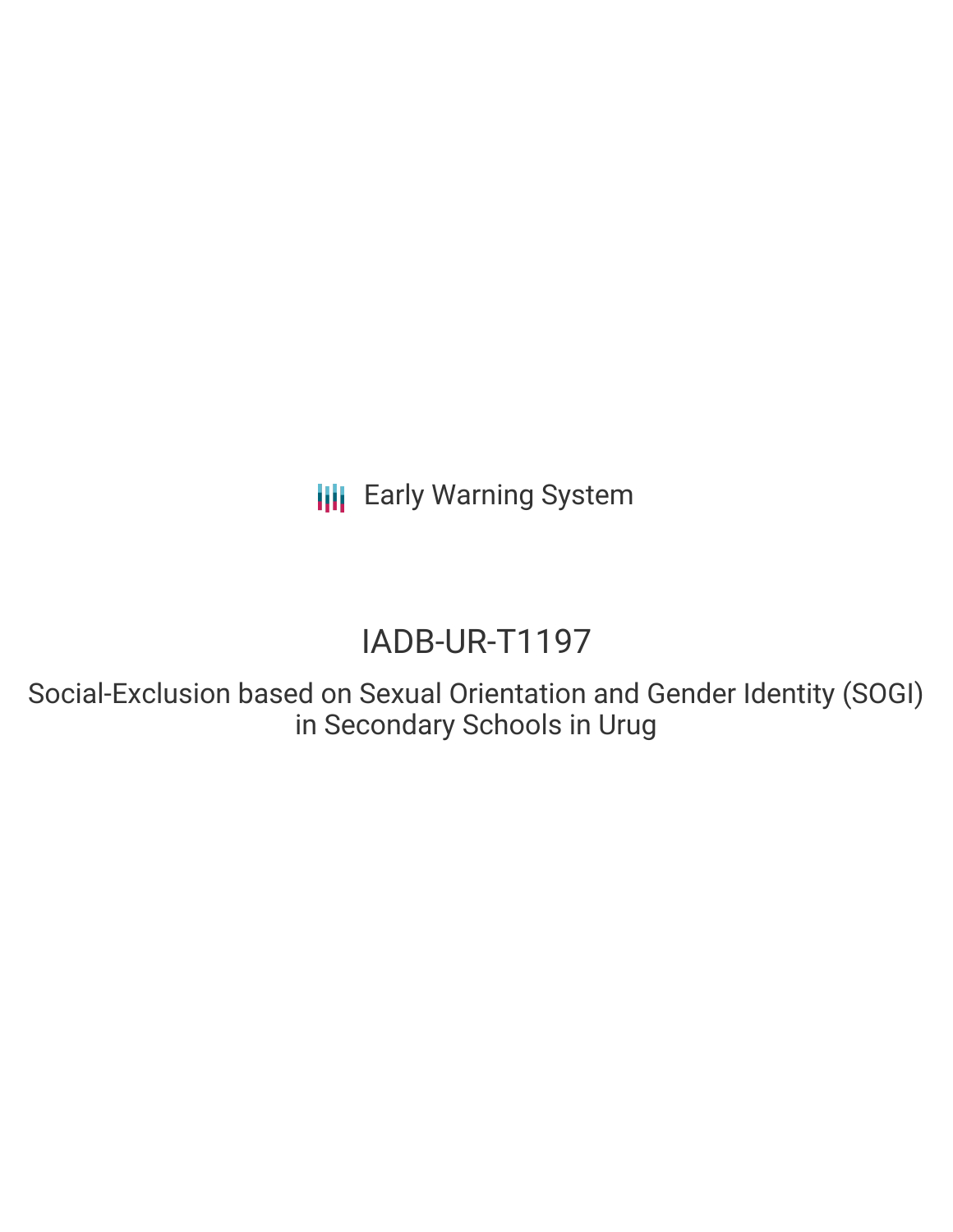

## **Quick Facts**

 $Urrn$ 

| <b>Countries</b>               | Uruguay                                     |
|--------------------------------|---------------------------------------------|
| <b>Financial Institutions</b>  | Inter-American Development Bank (IADB)      |
| <b>Status</b>                  | Approved                                    |
| <b>Bank Risk Rating</b>        | C                                           |
| <b>Voting Date</b>             | 2018-08-20                                  |
| <b>Borrower</b>                | Government of Uruguay                       |
| <b>Sectors</b>                 | Education and Health, Technical Cooperation |
| <b>Investment Type(s)</b>      | Grant                                       |
| <b>Investment Amount (USD)</b> | $$0.09$ million                             |
| <b>Project Cost (USD)</b>      | \$ 0.09 million                             |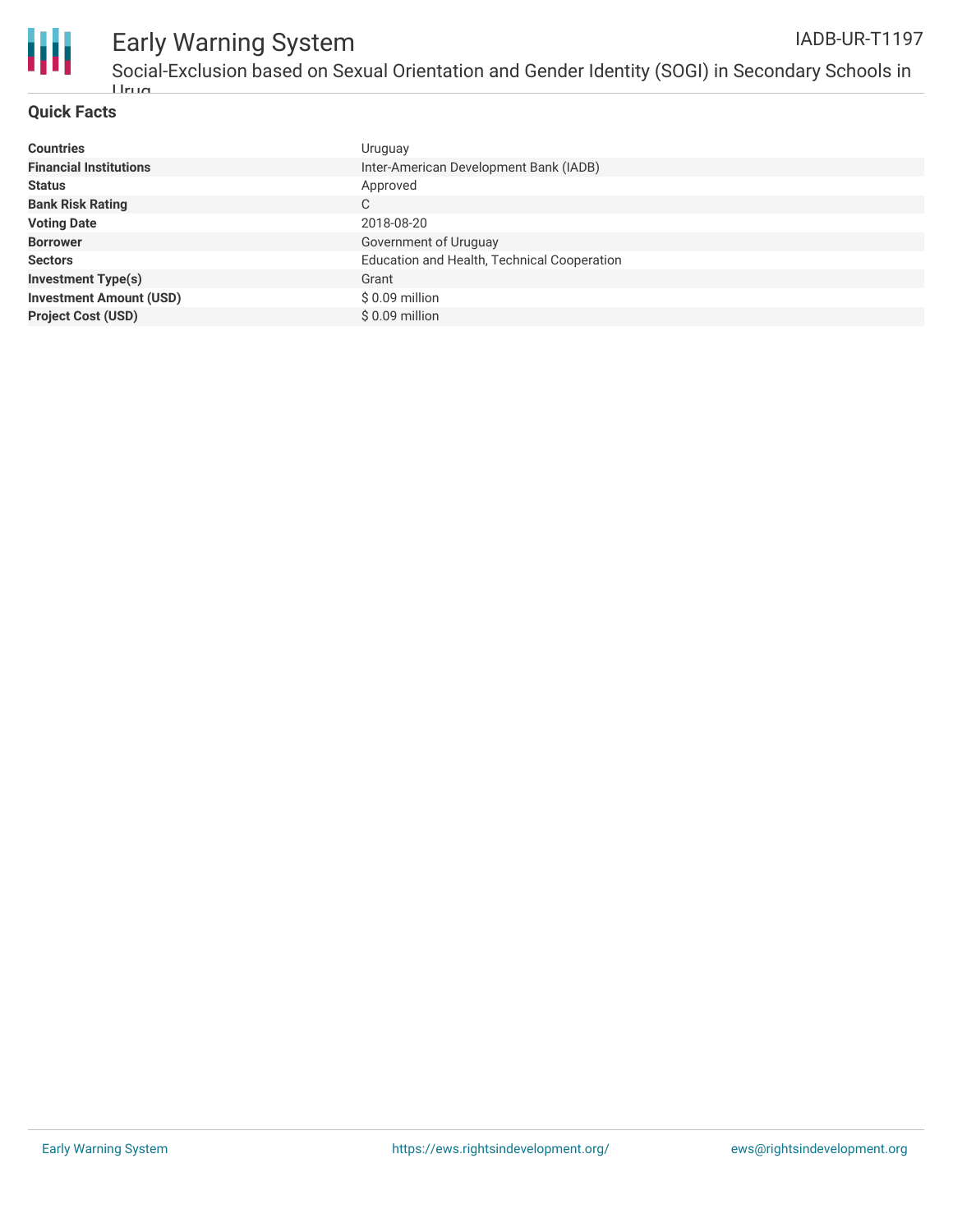

# **Project Description**

Urug

The project aims to collect national data in Uruguay on the Lesbian, Gay, Bisexual, Transgender/Transsexual, Intersexed and Queer (LGBTIQ) population in secondary schools (12-18 years old) and the exclusion they face based on their Sexual Orientation and Gender Identitiy (SOGI).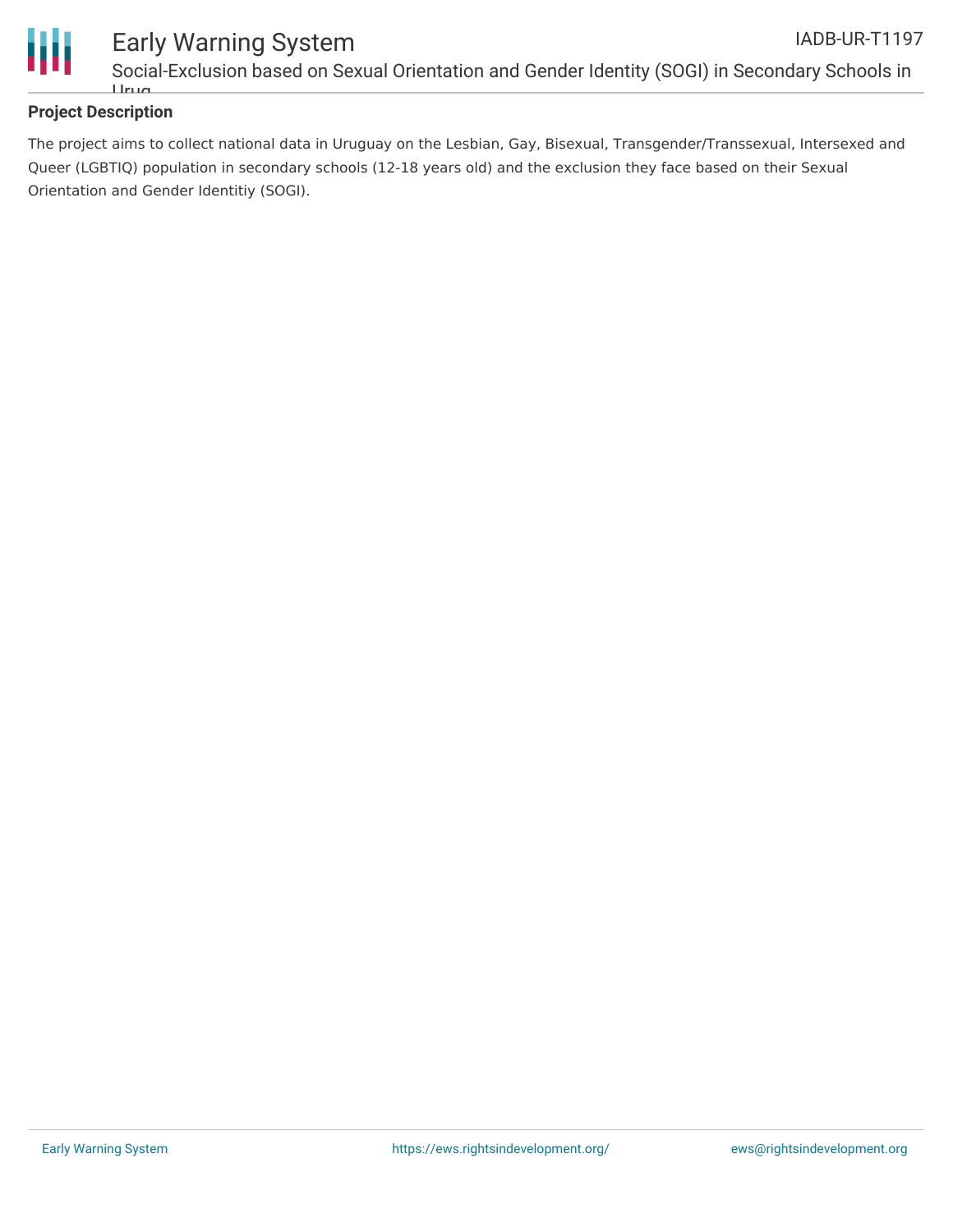

#### Early Warning System Social-Exclusion based on Sexual Orientation and Gender Identity (SOGI) in Secondary Schools in IADB-UR-T1197

## **Investment Description**

 $L$ Irug

• Inter-American Development Bank (IADB)